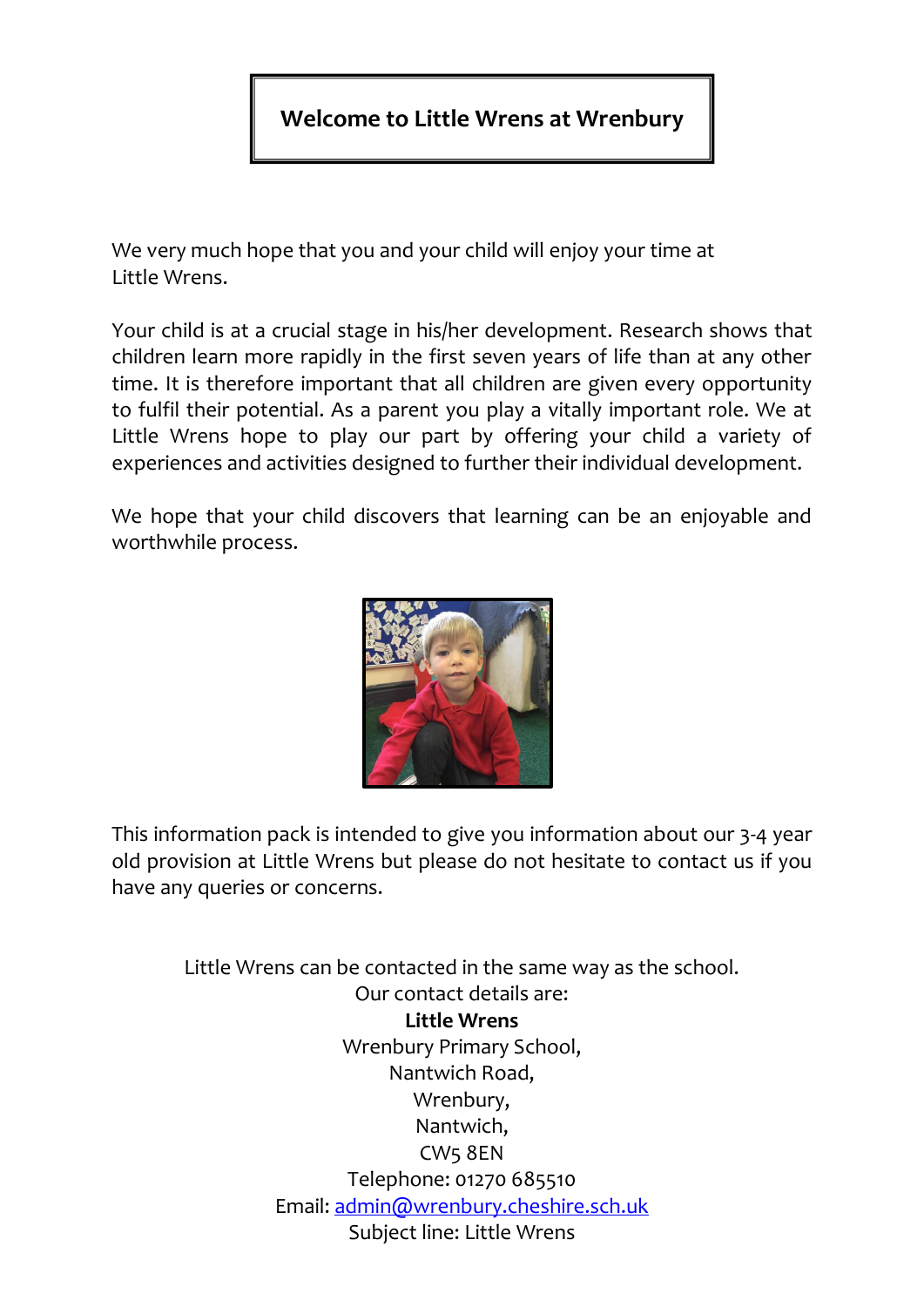#### **Our Aims at Little Wrens**

We aim to:

- 1. Provide a safe, nurturing and stimulating environment in which children feel happy and secure
- 2. Encourage the emotional, personal, social, physical, creative and intellectual development of the children
- 3. Encourage positive attitudes to self and others and develop confidence and self esteem
- 4. Create opportunities for play
- 5. Encourage children to explore the World
- 6. Provide opportunities to stimulate interest and imagination
- 7. Extend the children's abilities to communicate ideas and feelings in a variety of ways

Little Wrens promote equal opportunities for all.

#### **Lead Staff**

**Head Teacher**  Bessa Cador

#### **Deputy Headteacher** Rebecca Charlesworth

**Little Wrens Lead**  Anna Pitchford

#### **School Administrator**

Debbie Rowlands and Ali Hughes are likely to be your first point of contact should you visit or telephone the school. Their friendly and helpful manner will immediately make you feel right at home.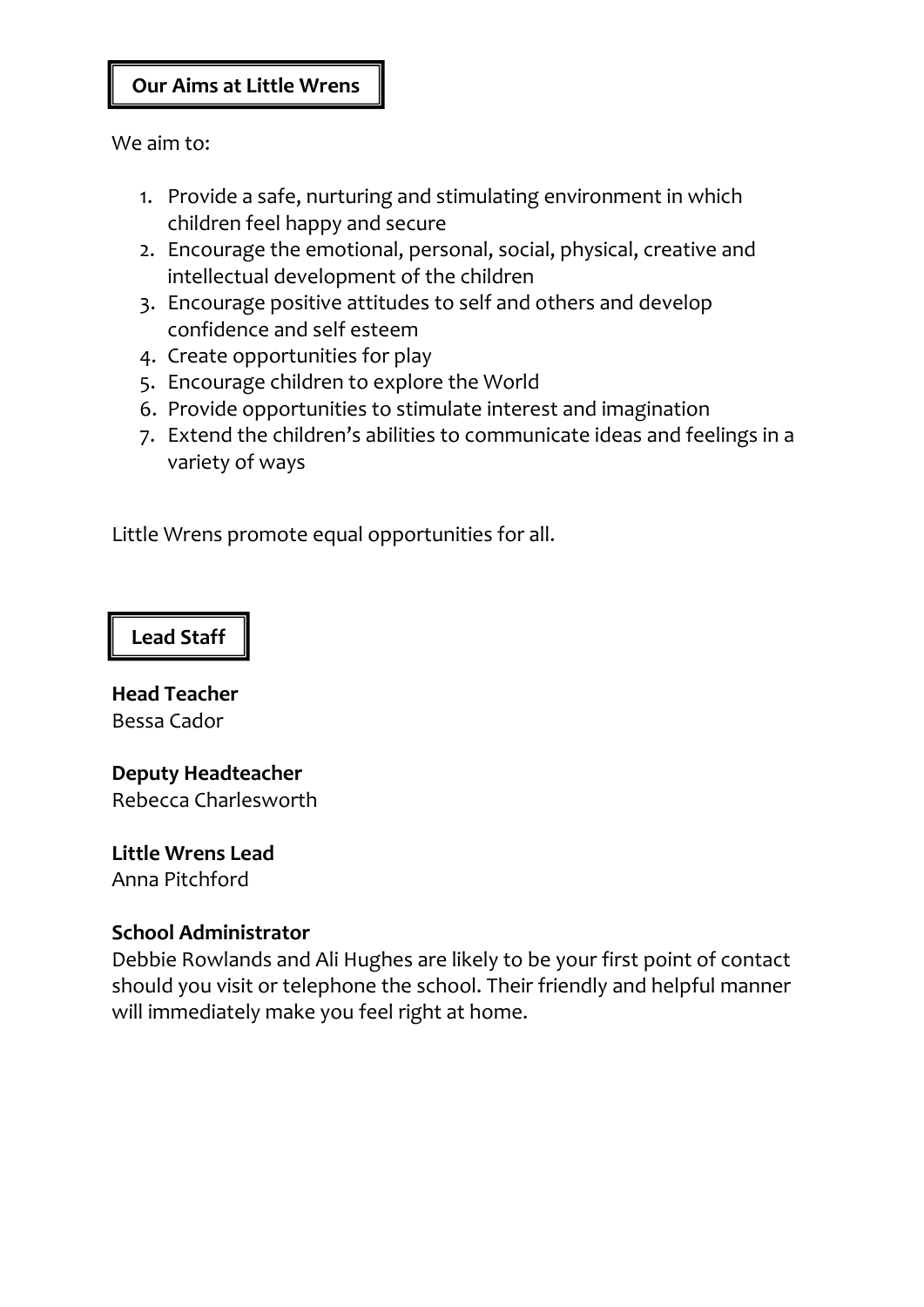#### **When does Little Wrens start and finish?**

Little Wrens operates in two sessions each day.

The **MORNING** session is from 8.55am – 11.55am (3 hour session - Funding may be used/or £12.00 per session)

The **LUNCHTIME** session is from 11.55am – 12.25pm 30 minute lunch – care session covered by mid-day assistants. You must provide a packed lunch unless paying for a hot dinner (£2.30) for your child.

The **AFTERNOON** session is from 12.25pm – 3.25pm (3 hour session - Funding may be used/or £12.00 per session)

We kindly ask that you choose a minimum of two sessions per week to allow your child to become familiar with the setting.

*FULL TIME OFFER:* If you require 5 full days 8.55am – 3.25pm, these can be provided at the discounted cost of £55 per week in addition to your 15 hours free entitlement funding – saving £5.00 per week.

Please fill in the session request form sent out with this pack.

Fees must be paid in advance. If you wish to leave Little Wrens you must let the school office know 4 weeks' before your intended finish date.

# **Who can pick up my child?**

For security reasons we ask that it is always an **adult** who brings your child to Little Wrens. Please do not send them with older brothers and sisters. Each day your child must be "signed in". This simply lets staff know who has dropped them off and who will be collecting them. Little Wrens has a very strict policy on not allowing your child to go home with another person, only the named person on the Sign-In sheet. Should you need to change the details of the person collecting your child later in the day, please contact the school immediately.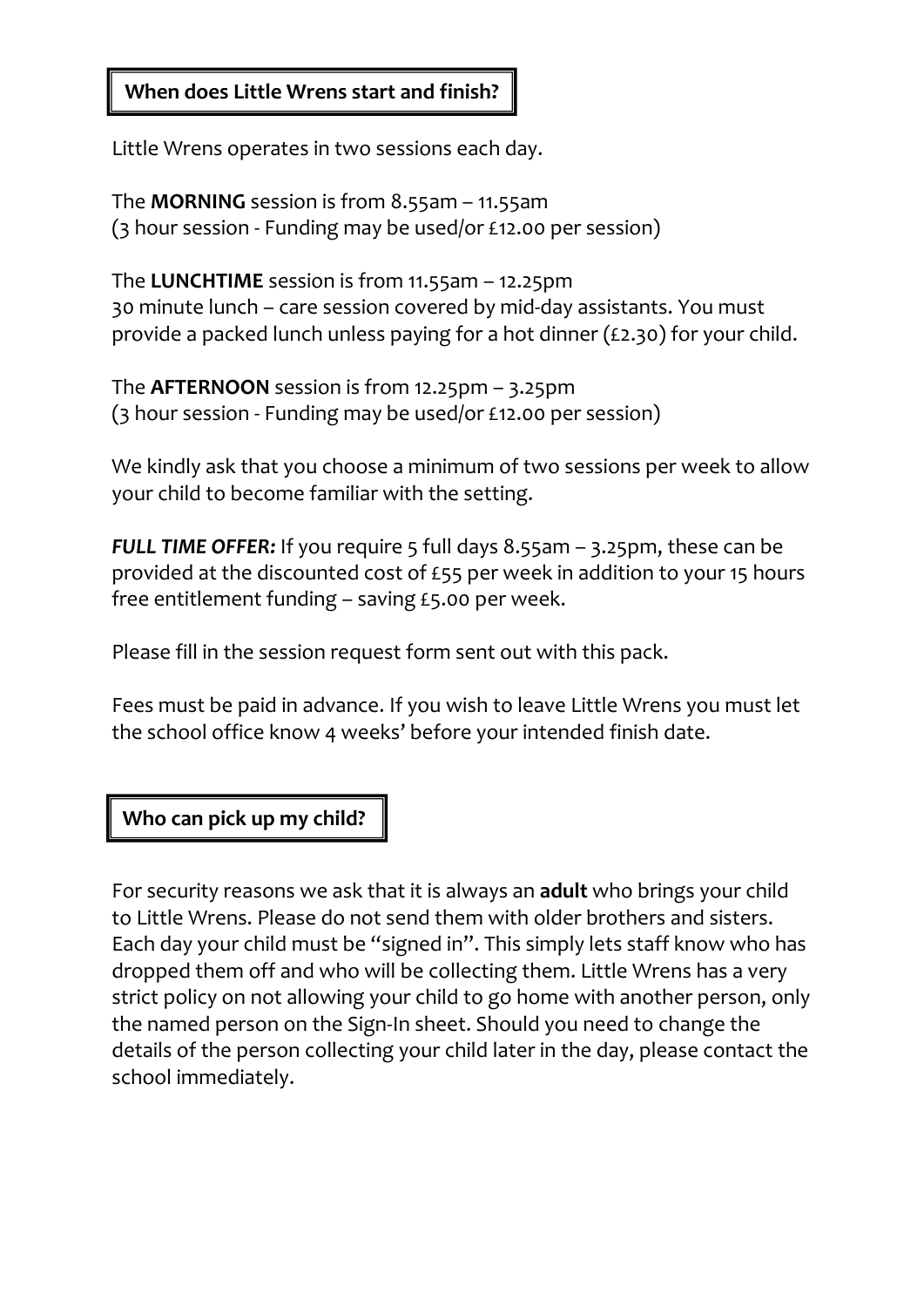# **When will my child be eligible for Free Early Education Entitlement?**

The first full term after their third birthday.

# **How is it calculated?**

The entitlement is 15 hours a week (term time only) for all 3 and 4 year olds. The funding is paid directly to Little Wrens who apply for funding for your child. The free hours are then automatically deducted from your childcare bill. Please refer to the Free Early Education Entitlement flyer.

# **My child's birthday is in the middle of the term, when can s/he start at Little Wrens?**

Your child may start at Little Wrens as soon as they turn 3. However, you will have to pay for these sessions until the start of the term after they are 3, which is when the Free Early Education Entitlement Funding can be accessed. For payment please see our terms and conditions .

# **What do we do if we are on holiday and do we still need to pay?**

Please let the school know if your child will be absent for holidays, your child's key person will be planning activities for your child and it helps them to be aware so they plan effectively for your child's next learning steps. Sessions **must** be paid for even if your child is on holiday.

# **Do I need to let you know if my child will not be attending Little Wrens?**

Please contact the school administrators, Debbie Rowlands or Ali Hughes, to let us know; your child's key person will be planning activities for your child and it helps them to be aware so they plan effectively for your child's next learning steps. If your child is absent due to ill health it is important we are aware of any communicable diseases.

# **How much notice do you require if I wish to cancel my child's place?**

4 weeks prior to the leaving date.

# **How can I help to prepare my child for Little Wrens?**

Before your child can settle into the routine of Little Wrens life, he/she has to confront two obstacles. Firstly he/she must come to terms with leaving you and secondly he/she will be faced with a whole new environment full of other children and unknown adults.

A little advance preparation can make the separation much easier to manage. It is a good idea to encourage your child to make friends with other children who are coming to Little Wrens. This is particularly easy if your child was attending Wrenbury Preschool, another pre-school provision or a playgroup setting.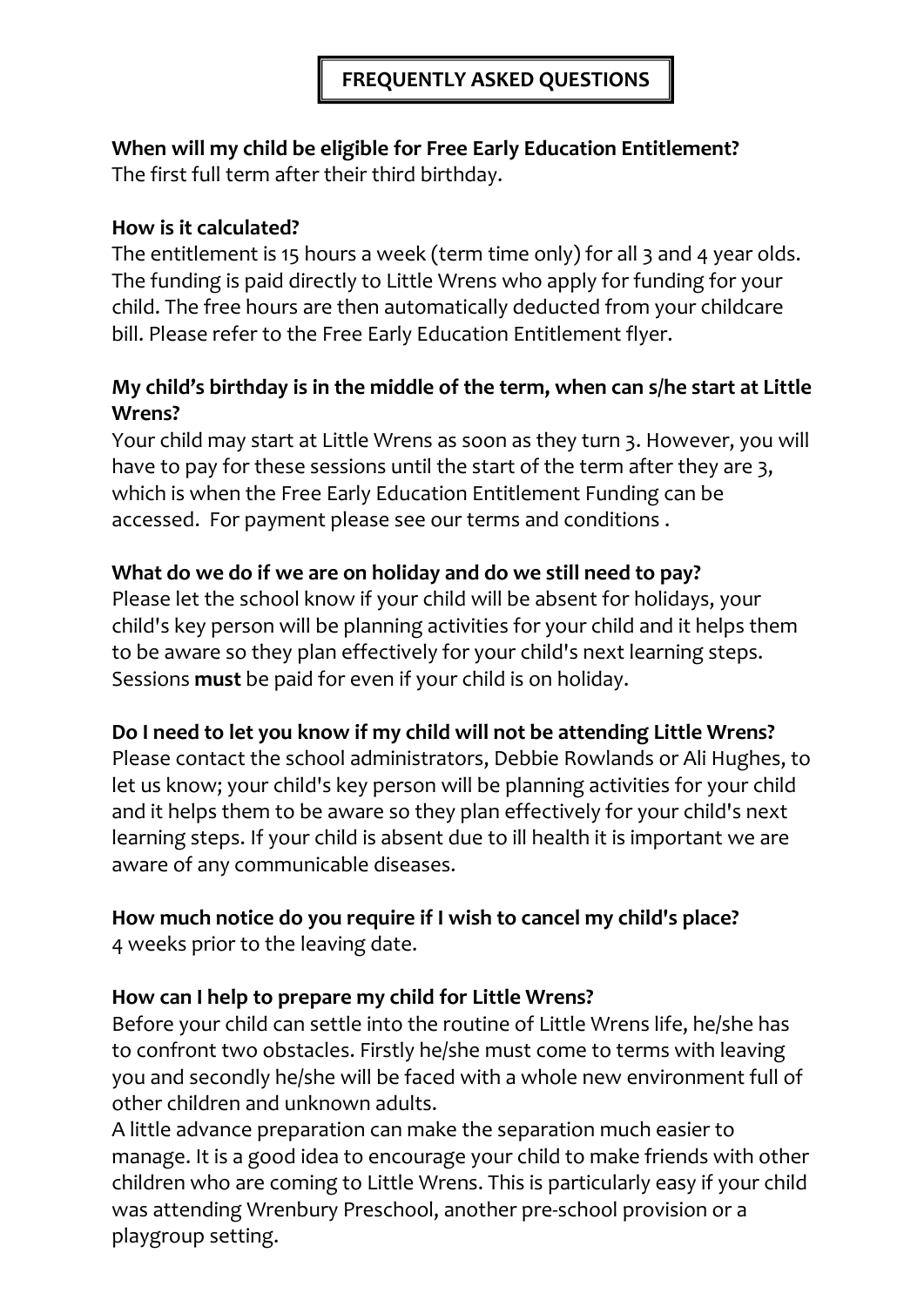It also helps if you continue to talk about Little Wrens in a positive manner – keep reminding your child of all the fun activities that will be on offer and all of the new friends that they will make.

#### **What if my child has a problem settling into Little Wrens?**

Despite your best efforts your child may still have problems settling into Little Wrens. It is important to remember that you are not alone! Many parents have gone through the same thing before and many will do so again. Some children, no matter how confident, are just not prepared to stay with complete strangers for a couple of hours. Having said that, the majority of children do settle very well which allows staff to offer extra support to those who need it.

Each child and situation is different. For some children it is best that the parent stays with them until they are more settled. For others this simply doesn't work and we find that the child becomes settled more quickly when their parent leaves. If you are concerned, please speak to a member of staff and we can work out the best way forward for you and your child.

Please don't give up or give in! Perseverance is essential and the end reward will be happy and confident children.

#### **Little Wrens Snack**

The main aim of snack time is to get the children used to the social side of eating with others. A healthy snack is provided every day and usually consists of milk or water to drink and a variety of fruit. Children will be given the opportunity to help in the preparation of and setting out of snack.

# **What if my child is allergic to something or is a fussy eater?**

The children are encouraged to try everything, but if your child has any strong dislikes or allergies please inform us. If your child is a fussy eater at home you may find that in Little Wrens he/she will happily eat what others are eating, especially if they have helped to prepare it! Your child will never be forced to eat.

#### **What should my child wear to Little Wrens?**

We are frequently outside during your child's Little Wrens session so please ensure that they come to Little Wrens suitably dressed each day. If you choose to you may like your child to wear our school uniform. You can purchase a Wrenbury sweatshirt. Please contact the School Office for details on how a school sweatshirt can be ordered. Equally, you may prefer to buy a red jumper or cardigan from the school uniform section of any major supermarket chain. A white or red polo shirt and a grey/black skirt or trousers are our school uniform; again, purchased at any large supermarket.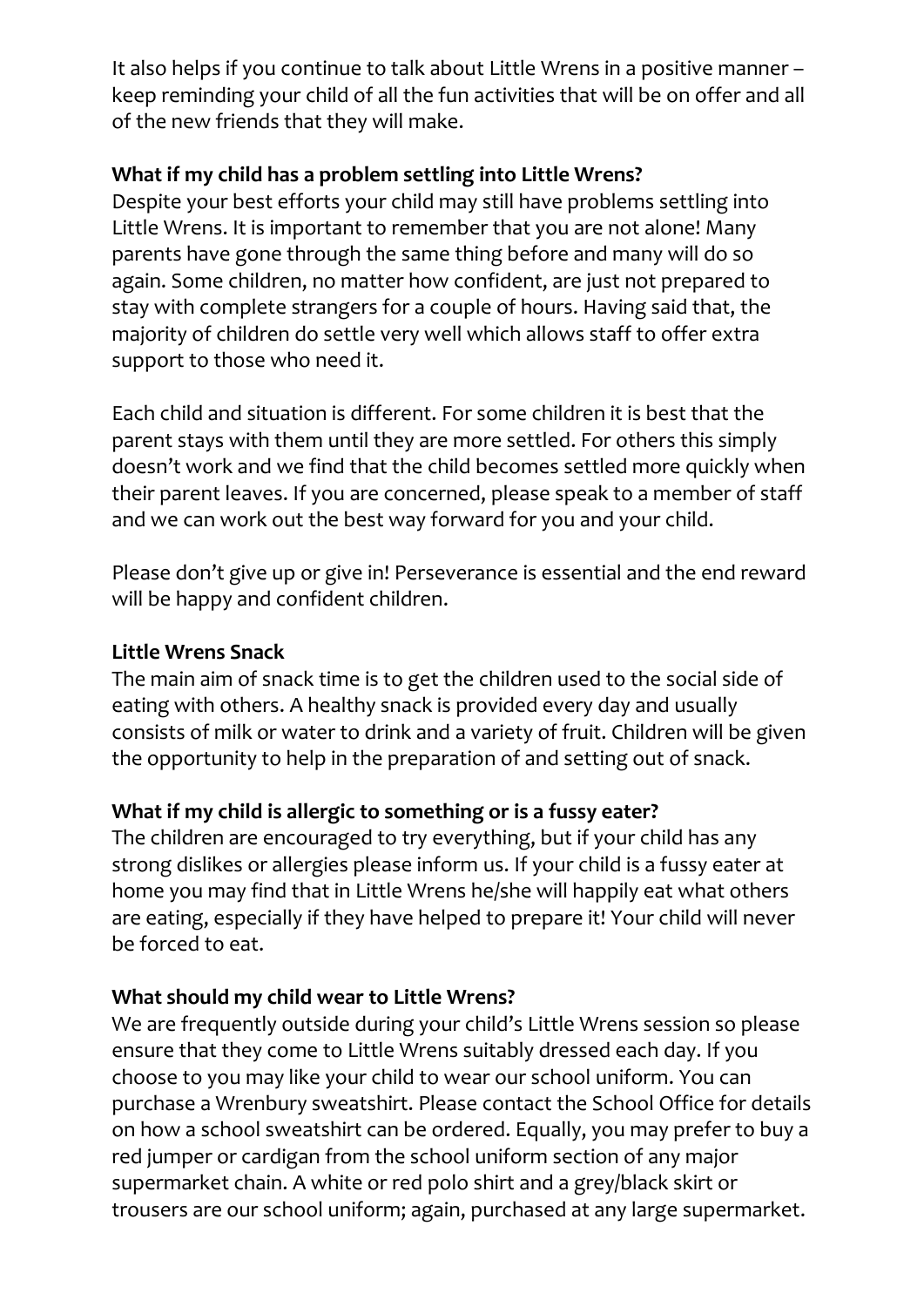Little Wrens does provide aprons for messy activities such as baking, painting and gluing but nevertheless new or expensive clothing is not recommended as accidents do happen!

#### **How is my child expected to behave in Little Wrens?**

As in every community it is necessary for the Little Wrens to impose basic rules on behaviour. Certain rules regarding safety MUST be observed and ALL CHILDREN will be expected to follow them. Most rules in Little Wrens serve two needs, they prevent your child from doing something undesirable and, in turn, protect him/her from having something unpleasant done in return.

Other rules will teach the children the importance of using equipment correctly and some rules are concerned with common courtesies such as learning to share toys, co-operate with others etc. Your child will soon learn what acceptable behaviour at Little Wrens is.

# **What if my child misbehaves?**

When your child starts Little Wrens he/she may find it difficult to adapt to the rules of the Little Wrens and will be unwilling to accept Little Wrens' discipline. Our policy is to use praise and encouragement. We also reward good behaviour. The sanction for unacceptable behaviour is time out, with a member of staff, from free play. If this is a regular occurrence with your child, we will inform you of this. It is hoped that by speaking with parents we can work out ways of dealing with any behaviour issues.

# **What if my child becomes ill?**

We will ask at the beginning of the year for your permission to provide us with some contact numbers which we can use in an emergency. If your child becomes ill or has an accident while attending Little Wrens we will contact you immediately using your Emergency Contact Number(s). Please ensure that you inform the Little Wrens if any of the contact numbers change in the course of the year.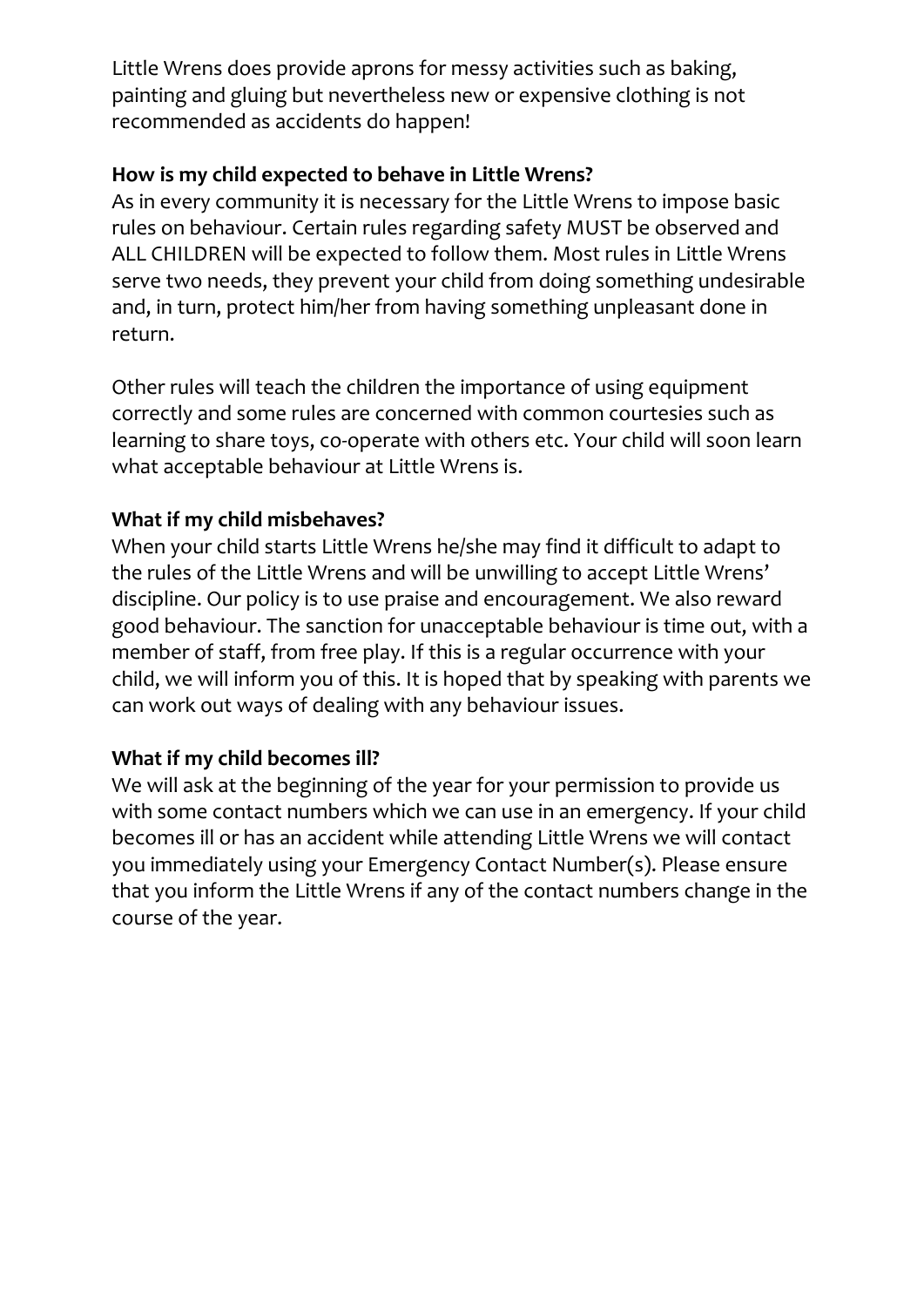# **What will my child be doing in Little Wrens?**

Little Wrens education is about focussing on the development of the individual child and during your child's time in Little Wrens he/she will experience a great variety of activities.

Activities offered to the children include:

- sand play
- construction play (e.g. Duplo, Lego)
- water play
- jigsaws
- painting
- snack and baking
- modelling
- drawing
- role play
- stories and together time
- physical activities (indoor and out)
- craft activities
- listening activities
- board games
- visits to local areas of interests
- ICT activities











Of course when you ask your child the question, *"What were you doing in Little Wrens today?"* the reply will often be *"Only playing"* and this is exactly what they will have been doing! However, there is much more to play than meets the eye.

Play is natural to the children and is the way in which they learn. Through play the children learn new skills, develop new interests, encounter new experiences and build on previous knowledge. At Little Wrens we aim to provide a secure, caring, happy and structured environment where the children learn through meaningful play using materials and equipment carefully selected by the staff.

Each of the activities offered to the children provide countless learning experiences for the children, e.g. by seeing their names on paintings and looking at books in the book corner helps to familiarise the children with the printed word and encourage an interest in books.

The children are preparing themselves for writing by expressing their ideas through drawing and painting, while developing their ability to hold pencils and pens.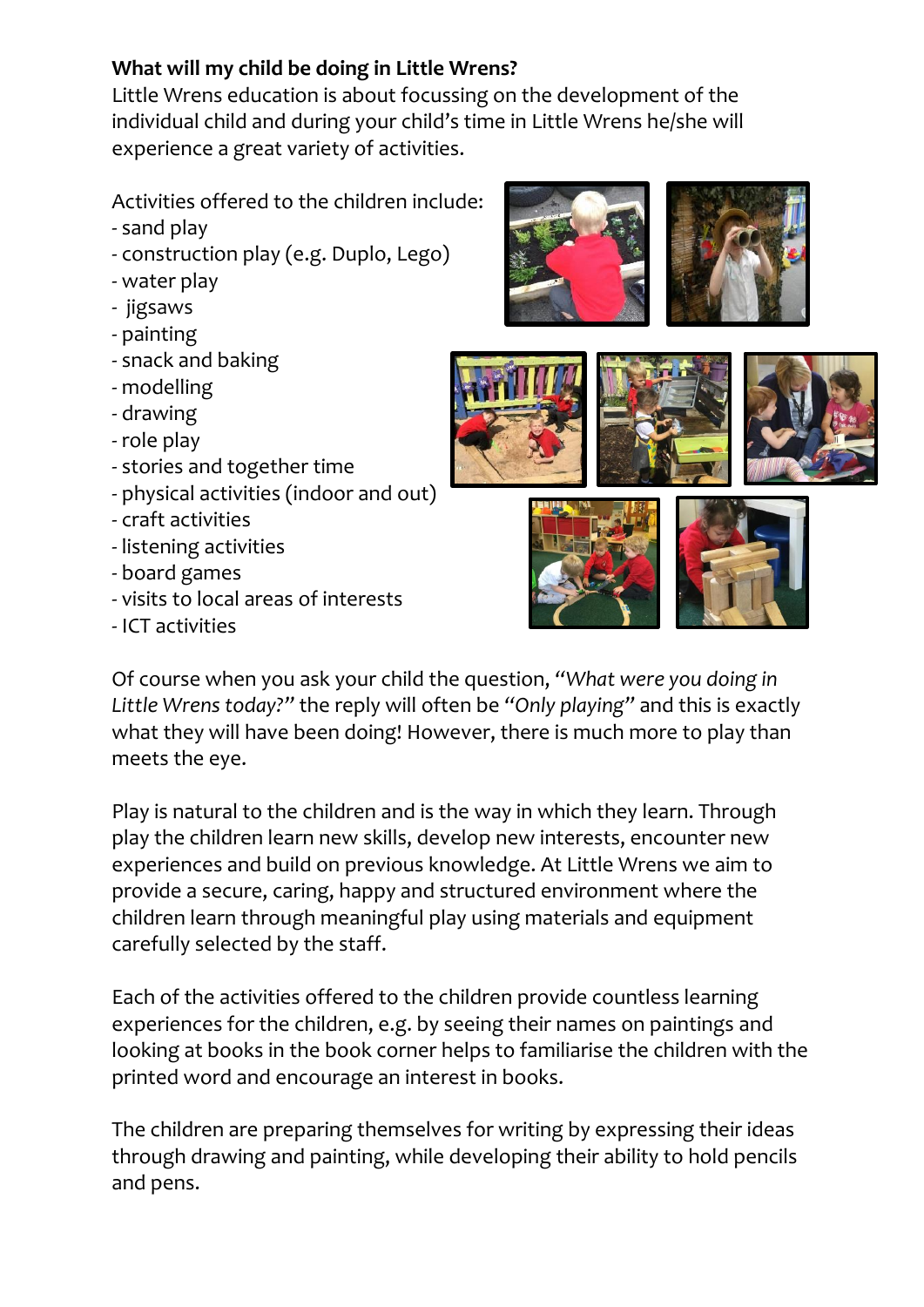There is preparation for mathematics by sorting, matching, selecting and ordering as they play with materials such as sand, water, construction and gluing materials.

Jigsaws, games, painting, drawing, computer programmes etc. encourage recognition of colour, shape and pattern.

Pupils acquire knowledge of the world through participating in activities such as together time, singing and walks in the school ground and local environment.

Skills such as listening, talking, questioning, recalling information and describing are encouraged to develop through individual, group and whole class activities.

At Little Wrens the children learn to make new friends and learn to respect one another. They learn to take turns, share and become more independent. They also learn to follow rules and carry out instructions.

The fact that there are so many activities at Little Wrens may mean that your child does not always take home evidence of his/her play. However what they do take home is always their own work. Please remember that what may look like a scribble to us could be a work of art to your child, so always award any effort with some praise!

#### **How will I know what my child is doing?**

At the start of each term, you will receive a Newsletter and a holistic planning overview. Each week, a Little Wrens newsfeed will be posted on the school's Website. You will get a login to the Learning Book, which we use to track progress against the EYFS profile and upload pictures of your child engaged in the activities to promote good learning. You will have the chance to speak to a member of staff at either 'Meet and Greet' in the morning or at the ned of the hand-over.

# **How will I know how my child is doing?**

We are very fortunate at Little Wrens to have more contact with parents than at any other stage in your child's education, so we welcome the opportunity to discuss your child's progress at any time.

Twice yearly, in the first and second terms, you will be invited to make an appointment to see your child's Little Wrens teacher for a formal parent contact meeting. The focus of these meetings will be to discuss your child's Little Wrens Profile, which forms the basis of their report for reception.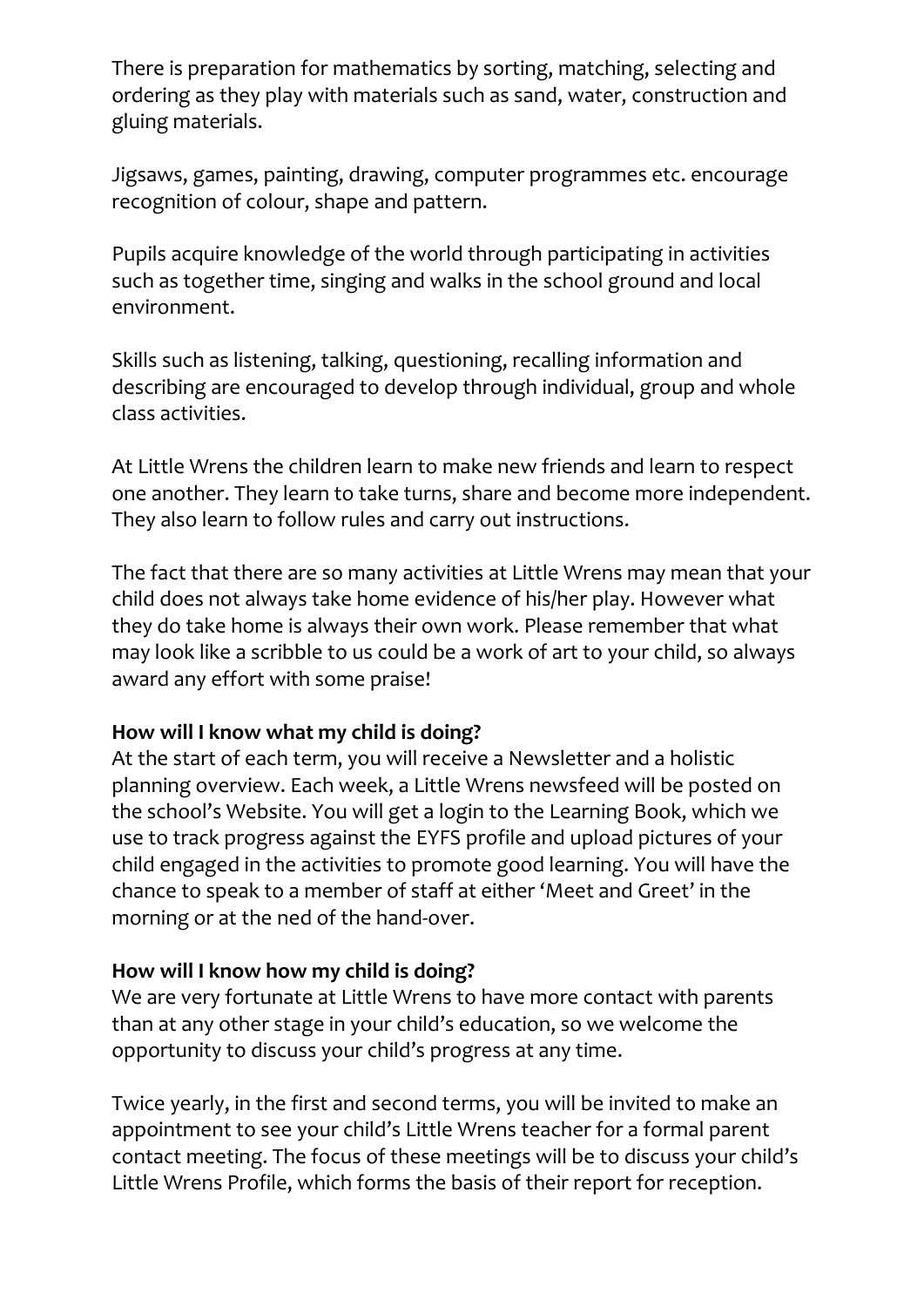#### **How can I be involved?**

Parents are always welcome to come into the Little Wrens. If you have a particular interest or talent which you would like to share with us, please let us know! You can also upload information about your child's learning at home to your child's profile on the Learning Book using your own personal log-in.



We also rely heavily on parental help when we plan outings and trips. *Please also see the section on How can I help my child?* 

# **Help from Outside Agencies**

We are very fortunate at Little Wrens to have the input of many outside agencies including speech and language therapists; Lydia and Christine, our school nurses as well as the early years support team. At the beginning of your child's time at Little Wrens, we ask for your written permission so that your child can be seen informally by these visitors. Any concerns raised by these agencies will be discussed with you immediately. Your permission will always be sought before any formal assessments are made.

# **Child Protection**

Wrenbury recognises that it has an explicit duty to safeguard and protect children from abuse as defined in the Children's Act 2004 and the Education Act 2002. The overall intention and purpose behind the school's child protection policy is underpinned by the fundamental principle of the Children's Act 1989;'the welfare of the child is paramount'. Everyone in our school shares an objective to help keep children safe by:

- Providing a safe environment for children to learn in.
	- Supporting children's development in ways which will foster a sense of self-esteem and independence.
	- Identifying and responding to children in need of support and/or protection.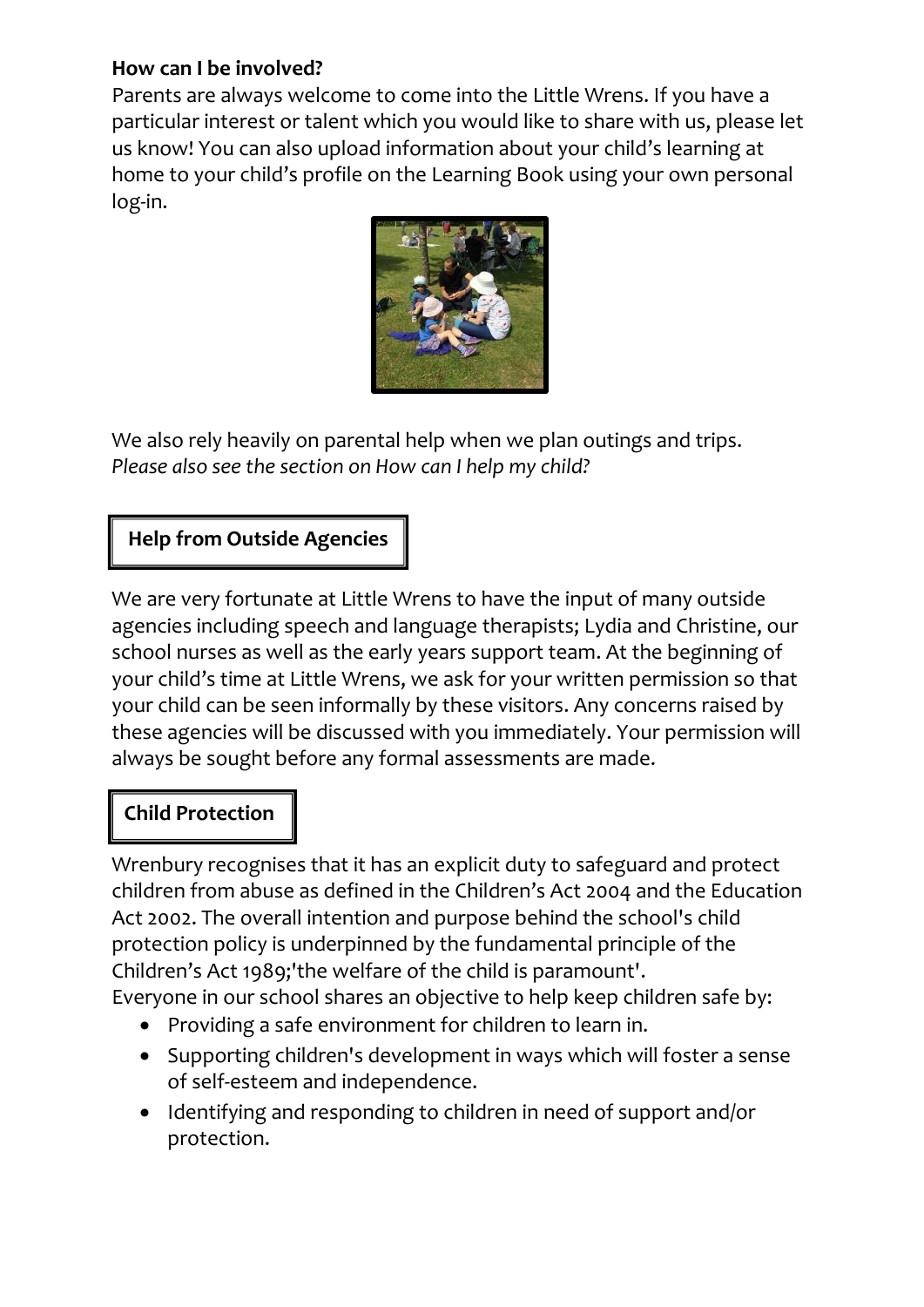Little Wrens will:

1. Establish and maintain an ethos where children feel secure and are encouraged to talk, and are listened to.

2. Ensure all children have effective means of communication with more than one adult in school.

3. Give opportunities for class or group discussions of thoughts and feelings in an atmosphere of trust, acceptance and tolerance.

4. Include in the curriculum activities and opportunities for PSHE/Citizenship which equip children with the skills they need to stay safe from abuse.

5. Ensure that wherever possible every effort will be made to establish effective working relationships with parents and colleagues from other agencies.

Further details/copy of our Child Protection Policy are available from the school office and are on our school website.

# **How can I help my child at home?**

Throughout your child's time at Little Wrens, it is hoped that you will continue to take on the role of your child's primary educator. As soon as your child comes into the world, you are preparing them for the life they have ahead of them. Many of the skills required are not learned automatically and children need encouragement and practice to acquire them. As a parent you can work alongside Little Wrens' staff to help your child prepare for the formal learning of school.

#### **TALKING AND LISTENING**

Children need lots of encouragement and practice to LISTEN as well as TAI<sub>K!</sub>

- Talk to your child, and listen to them when they are talking to you
- Name objects when you show them to your child
- Talk to your child about colours and numbers in the World around them
- Rhythm is important. Use words of varying length and perhaps play clapping games to "clap" words (e.g. CAR-PET; UM-BREL-LA)
- Talk about what you can hear when you are out and about with your child or in the home
- Play silly rhyming games e.g. make up silly names for one another e.g. maddy daddy, Hannah banana etc
- Play memory games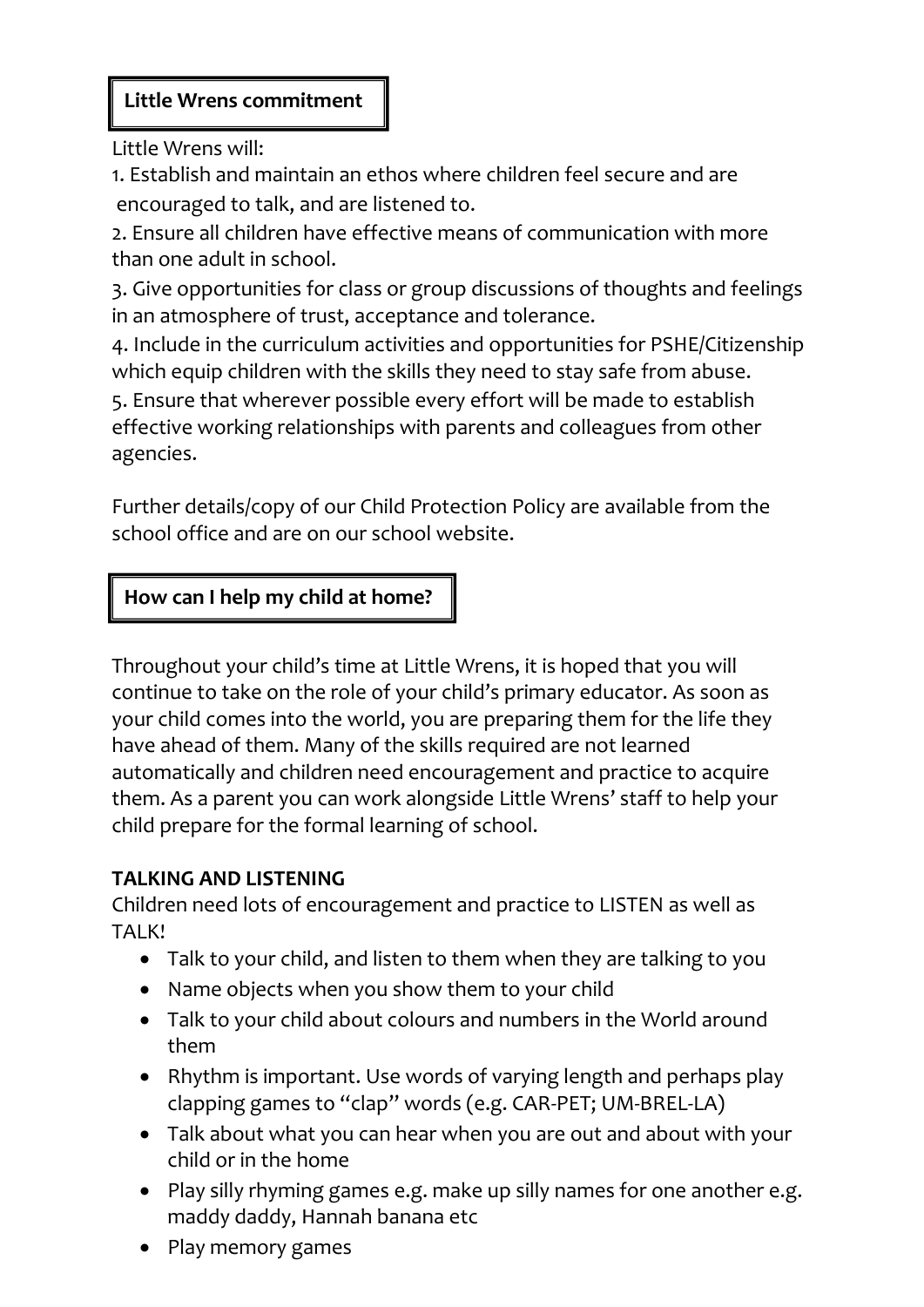#### **MOVING AND DOING**

- Clapping helps the hearing and memory. Let your child copy simple clapping rhythms
- Play lots of movement games such as Simon Says
- Encourage games which use positional language such as *on top of, underneath, next to, beside* as these are words which children can often confuse

#### **HAND CONTROL**

Encourage the muscles that will eventually allow your child to hold a pencil by allowing your child to participate in activities such as:

- Playing with water, sand and playdough
- Writing or drawing with a variety of pencils, pens and crayons
- Gluing and other craft ideas
- Threading beads, making jigsaws, using peg patterns and other games which use counters and dice
- Supervised cutting activities with scissors

#### **HELP WITH READING**

- Encourage positive reading experiences by setting aside special times for the purpose. Create cosy reading situations where you will not be interrupted or distracted
- Talk about the sounds of words what does *apple* start with? Can you hear what *cat* ends with? Use the sounds of the letters as opposed to the letter names (e.g. the letter a is always pronounced aah (as in apple) not ai (as in chain)
- Let your child choose books that he/she wants to read
- Talk about the front cover, what might happen in the story?
- Use books with flaps
- Continue to read aloud to your child, providing a good model, long after your child learns to read

# **SOCIAL SKILLS**

- Play games with your child which encourage turn taking and sharing
- Encourage your child to listen to and carry out simple instructions
- Encourage your child to become more independent by doing simple tasks by themselves (even if it takes longer to get the job done!) such as putting their own shoes and coat, buttering their own toast, tidying their toys away etc.
- Encourage your child to go to the toilet and wash their hands by themselves.
- Encourage your child to play and interact with other children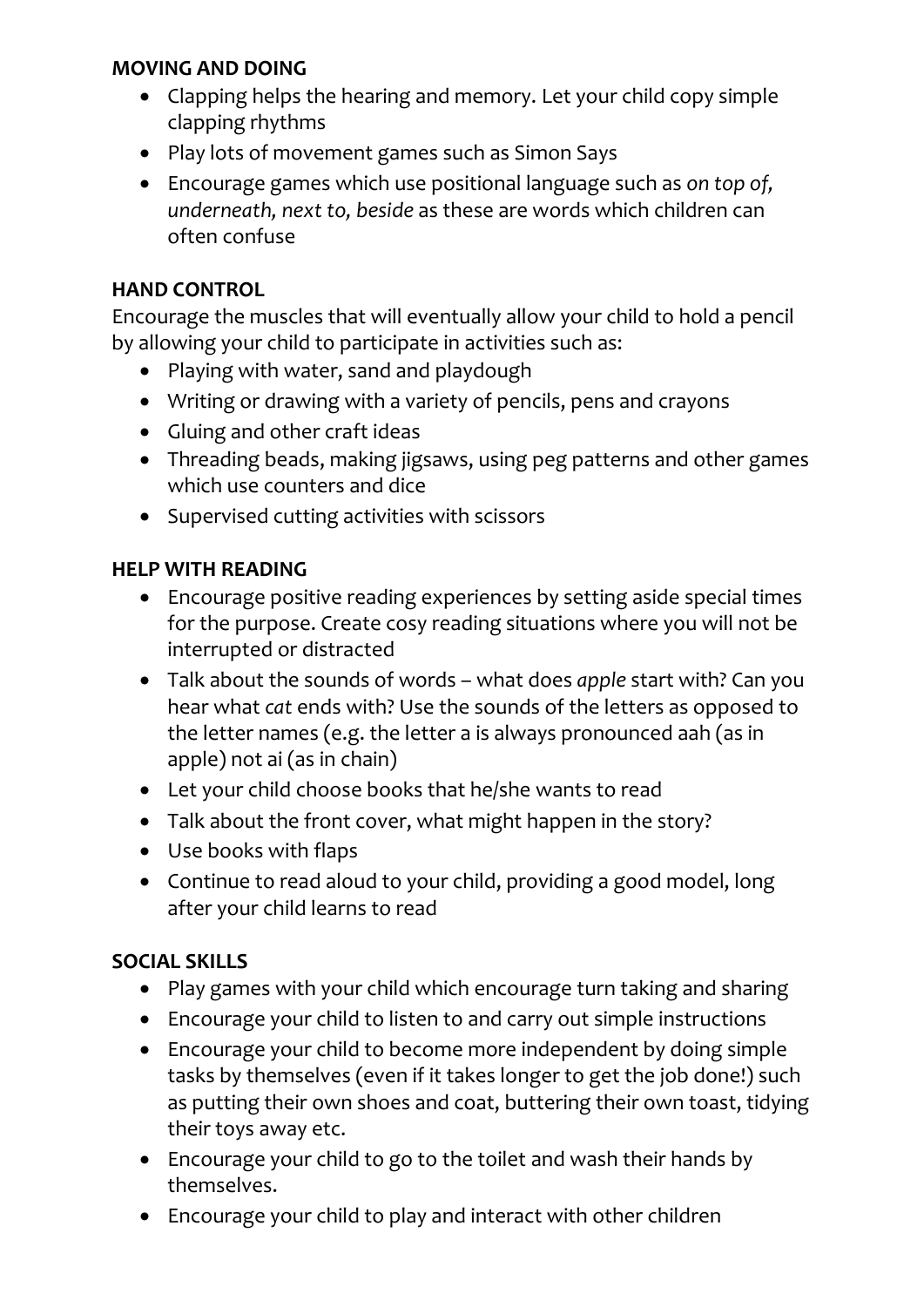Throughout your child's time at Little Wrens you will be invited to attend a variety of events which will give you more ideas about helping your child at home. In the meantime, please feel free to speak to the Little Wrens staff if you feel that you need more help with suitable activities at home.

#### **What happens next?**

Please fill out your choice of session form and return it to the school's office. You will then receive a letter confirming whether or not your session choices are available and your child's place at Little Wrens has been secured.

We will ask you to complete an enrolment form and a Terms and Conditions forms and will request information from you about your child including their likes/dislikes, allergies, who stays in the child's home, their friends, their development including toileting and if any other agencies are involved with your child or the family etc. This gives us a very clear understanding of your child and how to support them best once they start Little Wrens. You will then have the opportunity to ask any further questions. In the meantime if we can answer any further questions or offer you any advice, please do not hesitate to get in touch, our contact details are at the front of this information pack.

*Please note: Little Wrens, whilst in Wrenbury Primary School's setting, is a separate preschool provision for 3-4 year olds open to all families, not just Wrenbury School families. A place at Little Wrens is not a guarantee of a place at Wrenbury Primary School. An application for a school place for your child to start in reception at Wrenbury Primary School has to be made through the Cheshire East online application process. You can access their School Admissions page by following this link <https://www.cheshireeast.gov.uk/schools/schools.aspx>*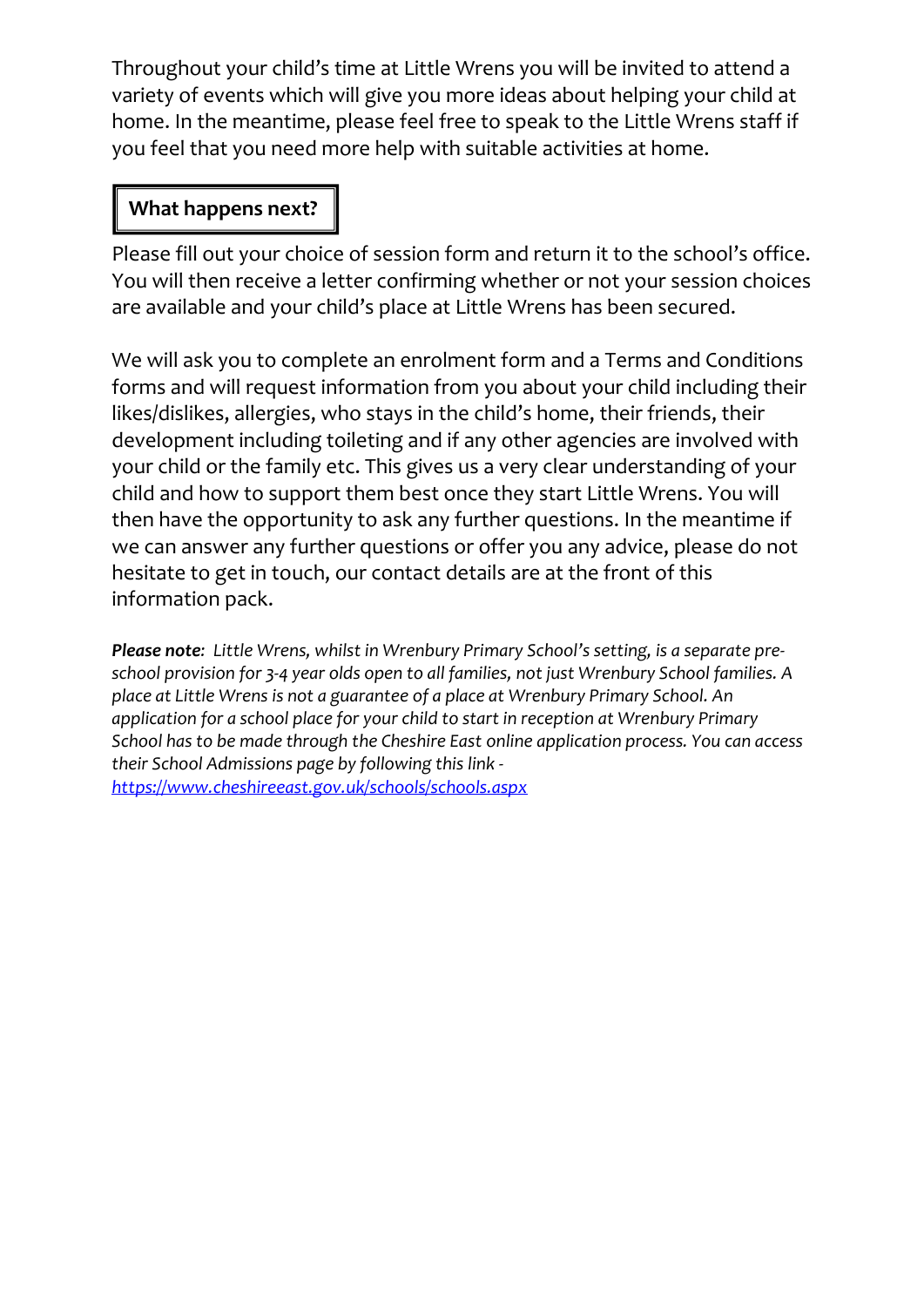# **Little Wrens at Wrenbury Session Request Form**

# **Please indicate which sessions and the start date you require below:**

**Morning sessions, 8.55am-11.55am, term time only**

Email Address………………………………………………

| Monday | Tuesday | Wednesday | Thursday | Friday |
|--------|---------|-----------|----------|--------|
|        |         |           |          |        |
|        |         |           |          |        |
|        |         |           |          |        |

**Please state whether you will be paying £12 for each session [P] or using your 15hrs entitlement (3-4 year olds only) [F].**

#### **Afternoon Sessions 12.25pm – 3.25pm - term time only**

|        | - -     | - - -     |          |        |
|--------|---------|-----------|----------|--------|
| Monday | Tuesday | Wednesday | Thursday | Friday |
|        |         |           |          |        |
|        |         |           |          |        |
|        |         |           |          |        |
|        |         |           |          |        |

**Please state whether you will be paying £12 for each session [P] or using your 15hrs entitlement (3-4 year olds only) [F].**

# **FOR CHILDREN STAYING FOR A FULL DAY ONLY**

**Lunchtime Sessions 11.55am – 12.25pm - term time only** – please bring a lunch for your child or pay £2.30 for a hot dinner.

| Monday | Tuesday | Wednesday | Thursday | Friday |
|--------|---------|-----------|----------|--------|
|        |         |           |          |        |
|        |         |           |          |        |
|        |         |           |          |        |